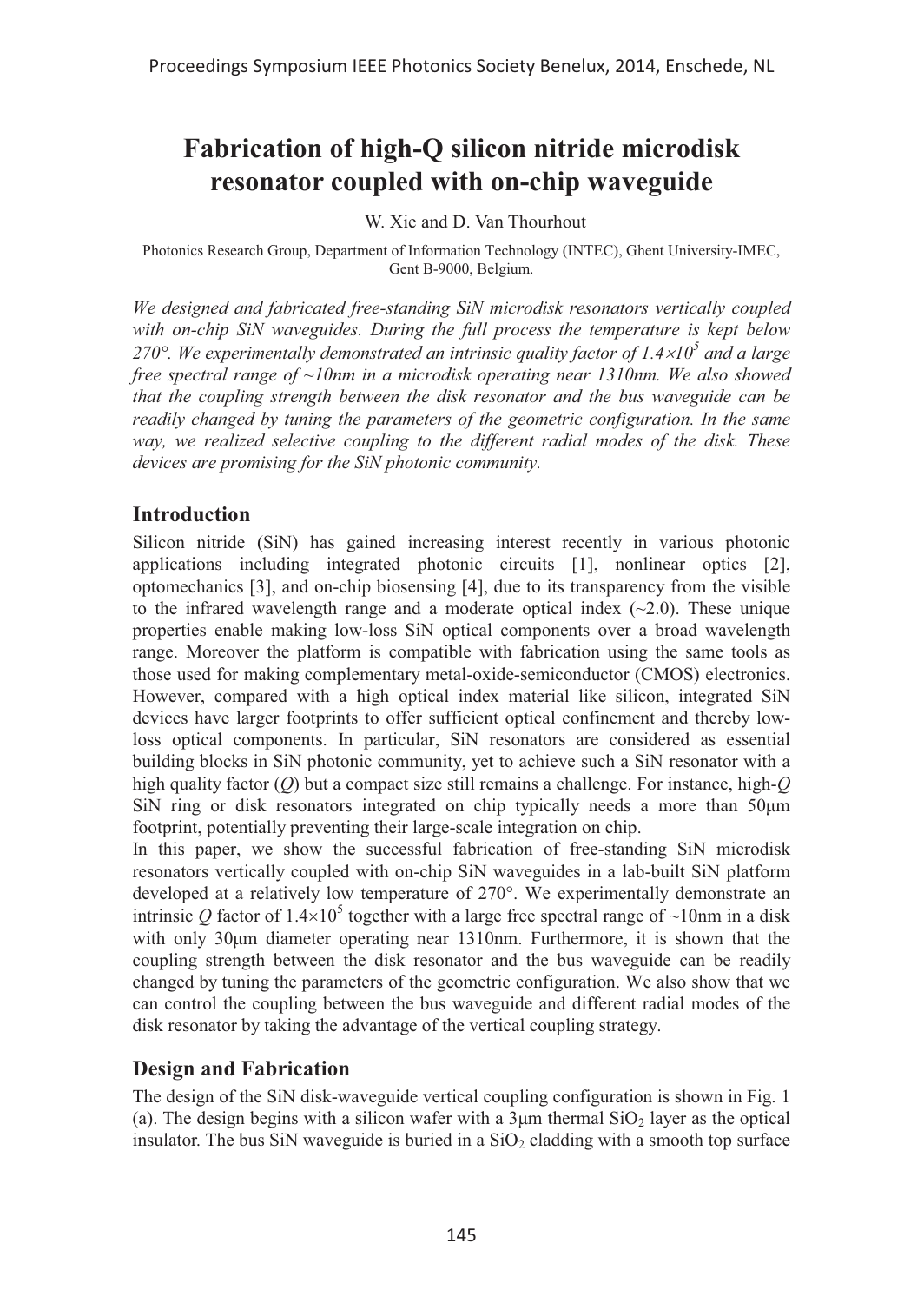and the vertical coupling gap between the SiN disk and waveguide is determined by the thickness of an amorphous silicon (a-Si) pillar, as shown in Fig. 1(a). The top SiN disk coupled to the bus waveguide is suspended on the a-Si pillar. The horizontal offset is defined as the relative distance of the center of the bus waveguide with respect to the edge of the disk and varies from -450nm to +450nm as the bus waveguide moves towards the disk as schematically indicated in Fig. 1(a). Following finite-difference time-domain (FDTD) simulations, we choose a thickness of  $\sim$ 400nm for both the waveguide and the disk layers, guaranteeing a fundamental transverse electric (TE) mode with a low loss at  $\sim$ 1310nm. The width of the bus waveguide as well as the diameter of the SiN disk are changed to study the coupling behavior under a fixed vertical coupling gap of ~500nm. The undercut distance *d* as shown in Fig. 1(a) should be sufficiently deep to eliminate leakage of the TE mode to the a-Si pillar. We performed a simulation of the *Q* factor as a function of the undercut distance for the disk with a  $30 \mu m$  diameter, as shown in Fig. 1(b), from which it can be seen that the a-Si pillar has negligible influence on the *Q* of modes in the disk when the undercut distance is above  $2.5 \mu m$ .



Fig. 1. (a) Cross-sectional view of SiN disk-waveguide vertical coupling configuration. (b) Simulated *Q* factor of the first order TE mode around 1300nm for different undercut etch distance, *d*. The inset shows the structure in simulation with a fixed gap and a diameter of  $30 \mu m$  for the disk.

In Fig.  $2(a-f)$ , we schematically show the fabrication flow of the designed SiN diskwaveguide coupling devices. Firstly, a 400nm thick SiN is deposited onto a wafer with a  $3\mu$ m thermal SiO<sub>2</sub> box layer by using an optimized plasma enhanced chemical vapor deposition (PECVD) process performed at a temperature of 270°, and then the bus waveguide is patterned by using contact lithography and subsequently transferred onto SiN layer by using reactive ion etching (RIE) to form a strip waveguide as shown in Fig. 2(a). Here both the contact lithography and the RIE processes were optimized to be able to define a single mode waveguide with a ~600nm resolution and to have smooth and steep sidewalls of the etched SiN. After waveguide fabrication, a  $1.2 \mu m$  PECVD SiO<sub>2</sub> cladding is deposited (in Fig. 2(b)) and then a chemical mechanical planarization step is applied to flatten the surface with a local roughness below 10nm (in Fig.  $2(c)$ ). Next, a gap layer of  $\sim$ 500nm PECVD a-Si and disk layer of 400nm SiN are successively deposited on the planarized substrate, and then the top disk is fabricated, aligned with respect to the buried bus waveguide, as shown in Fig. 2(d) and (e). Finally an alkaline based wet etching is carried out to undercut the a-Si and realize a free-standing SiN disk supported on the a-Si pedestal as drawn in Fig. 2(f). We show one fabricated result in Fig. 3(a) and (b) and obviously the designed configuration of the device is well realized, demonstrating the suitability of our fabrication process to accomplish this on-chip vertical coupling devices.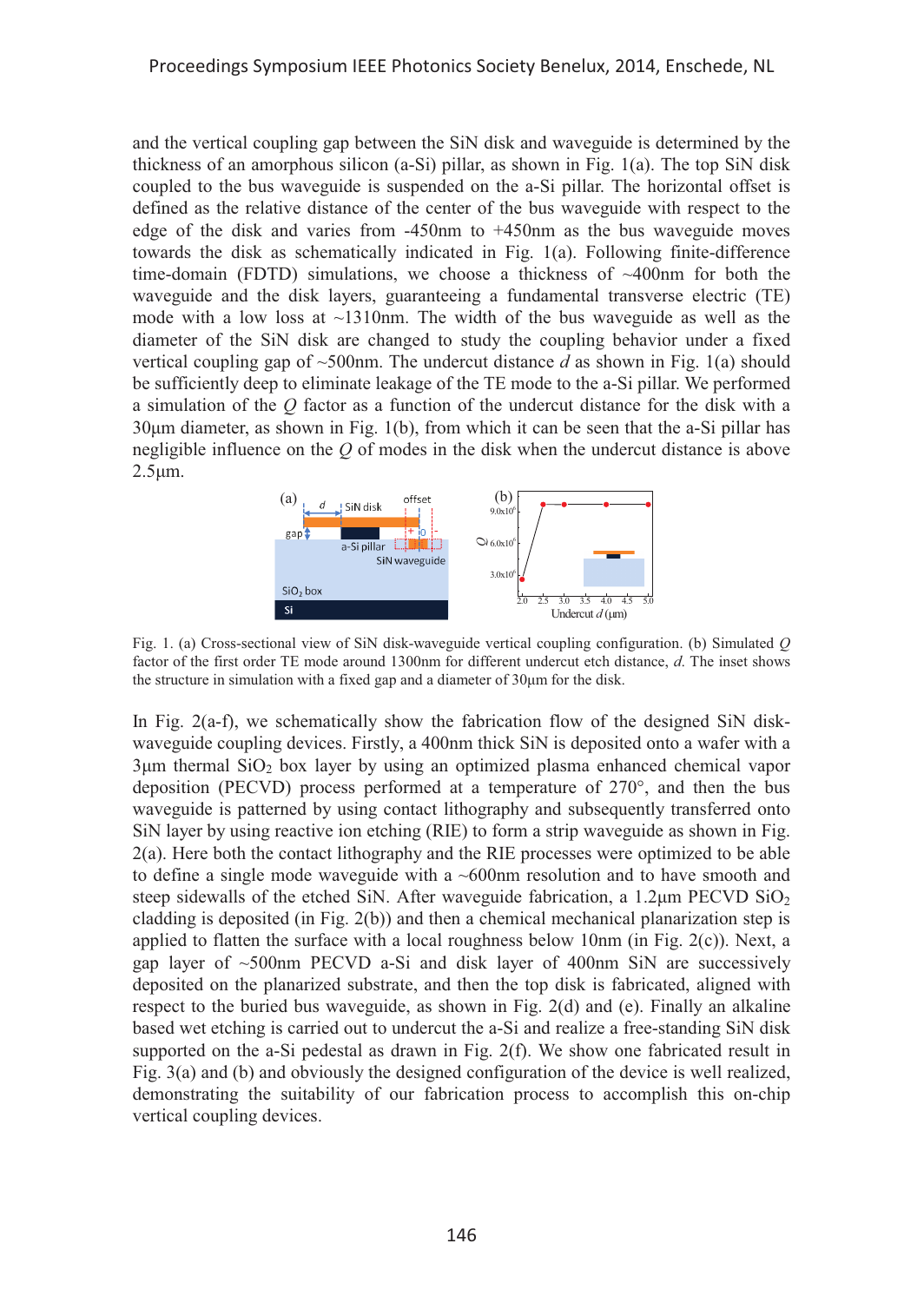

Fig. 2. (a-f) Schematics of the fabrication flow of SiN free-standing microdisk vertically coupled to onchip waveguide.



Fig. 3. (a) Optical and (b) scanning electron microscope images of the top view of fabricated device with 30µm diameter disk.

## **Measurement Results**

The fabricated devices were characterized by taking transmission spectra from 1260 to 1360nm by coupling a tunable laser source to the cleaved facets of the bus waveguide. In Fig. 4 we show the transmission of the disk with diameter of  $30 \mu m$  at different offsets of -210nm, +120nm, +450nm, and +620nm, as previously defined. From the FDTD simulation of the TE modes in the disk, we found that the higher order TE mode families have relatively larger free spectral ranges (FSR) and hence we can designate the two sets of resonant modes in the transmission spectra as the first and second TE mode families with some selected modes denoted with red and blue arrows, respectively in Fig. 4. It is obvious that when increasing the offset from -210nm to +120nm the first TE mode family evolves from an undercoupled to the nearly critical coupled regime, with a measured loaded *Q* decreasing from 47200 to 35300 for the mode around 1310nm. The intrinsic  $Q_{int}$  can be calculated by  $Q_{int} = 2Q_{load}/(1 + \sqrt{T_0})$ , where  $T_0$  is the normalized transmission at the resonance [5]. Thus we achieve an intrinsic quality factor of  $\sim 0.6 \times 10^5$  together with a FSR of  $\sim 10$ nm near the wavelength of 1310nm. When the offset further increases, the coupling moves into the overcoupling regime for the first order modes as shown in Fig. 4 for the offsets of +450nm and +620nm. On the other hand, the transmission depth of the second order modes gradually increases when moving the waveguide closer to the disk, which indicates an increasing coupling strength for this mode family. For the offset of +620nm, the second order modes reach nearly critical coupling with a loaded *Q* of 17500 around 1310nm. By comparing the transmission spectra with the offsets of  $+120$ nm and  $+620$ nm in Fig. 4, it is obvious that the critical coupling condition occurs for very different configurations for both mode families. This stems from the separated spatial distribution of the different radial order modes and is a clear advantage of the vertical coupling configuration. Finally, it should